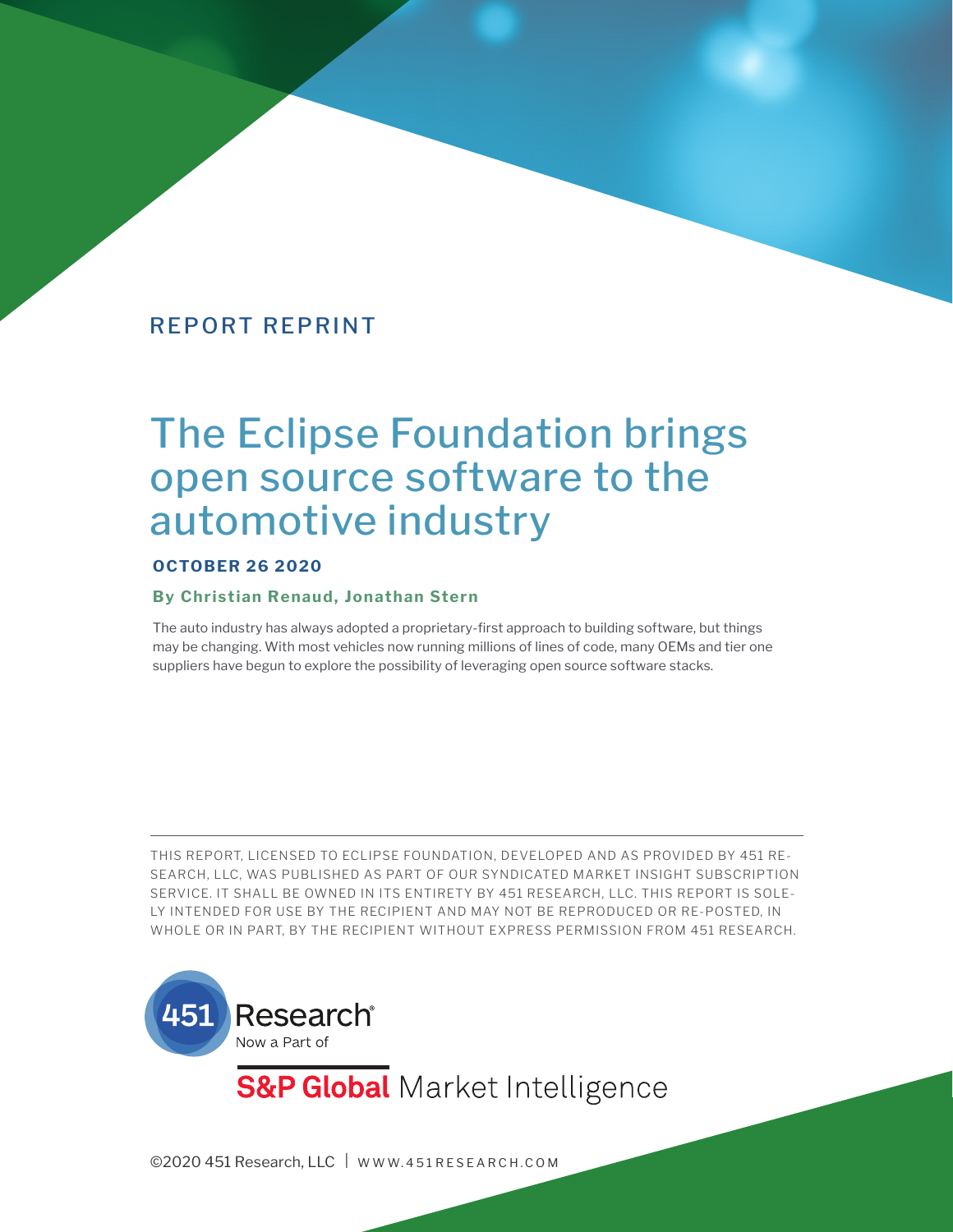#### Introduction

While automakers previously sought to differentiate based on features like drivability and trim, increasingly they are turning to software features and driver experience as a way of standing out from the competition. With this newfound emphasis on software, automakers are beginning to leverage the open source software stack as a way to accelerate development and testing. Open source is also useful in that it encourages cross-industry collaboration and standards interoperability. Canada-based nonprofit the Eclipse Foundation is working to drive innovation in this area.

## **451 TAKE**

So far, the Eclipse Foundation has created four working groups directly related to automotive – OpenADx, openMobility, openPASS and openMDM – each of which has several high-profile partnerships with OEMs and tier suppliers. Bosch is partnered with all four. The ultimate metric, however, is not how many partnerships the Eclipse Foundation can accumulate but how frequently its open source technology is deployed in the real world. In this regard, openMobility's Eclipse SUMO project stands out, having been downloaded almost 75,000 times last year. The automotive industry is deeply entrenched and not very susceptible to disruptive approaches like open source, so the Eclipse Foundation must continue to leverage its nearly 20-year history and over 300 members as it looks to increase open source software adoption throughout the industry.

#### **Context**

The Eclipse Project – a Java-based open source development platform – was created by IBM in 2001 and was supported by a consortium of software vendors. In 2004, the Eclipse Foundation was created to be a steward of the Eclipse community. Now 16 years old, the organization has more than 300 members and is home to over 375 open source projects across IoT, automotive, systems engineering, and other domains. It is structured as an independent nonprofit corporation and is headquartered in Ottawa. Mike Milinkovich has been executive director of the Eclipse Foundation since its creation in 2004.

In May, the Eclipse Foundation announced plans to expand to Europe. It will base its European operations in and move its legal headquarters to Brussels, a move prompted by recent growth internationally. The foundation noted during our briefing that roughly 70% of its paying members and about 70% of its developers are based in Europe. It has filed with the EU and is awaiting royal decree before opening its office in Brussels.

As noted, the Eclipse Foundation has four working groups related directly to automotive: OpenADx, openMobility, openPASS and openMDM. It also oversees Kuksa, a platform for vehicle-to-cloud connectivity.

#### OpenADx

The purpose of OpenADx is to accelerate the development of the autonomous driving (AD) toolchain. The AD toolchain encompasses the development, testing and validation of software-based autonomous driving functionality. For instance, how does a car distinguish between a pedestrian and construction cone? How does it detect an impediment in the road and react in time to avoid it? All of these questions require autonomous vehicle applications that must be developed, tested and validated before they are deployed in the real world. The challenge has been that there are hundreds of competing tools across the toolchain, few of which were designed to be compatible with each other.

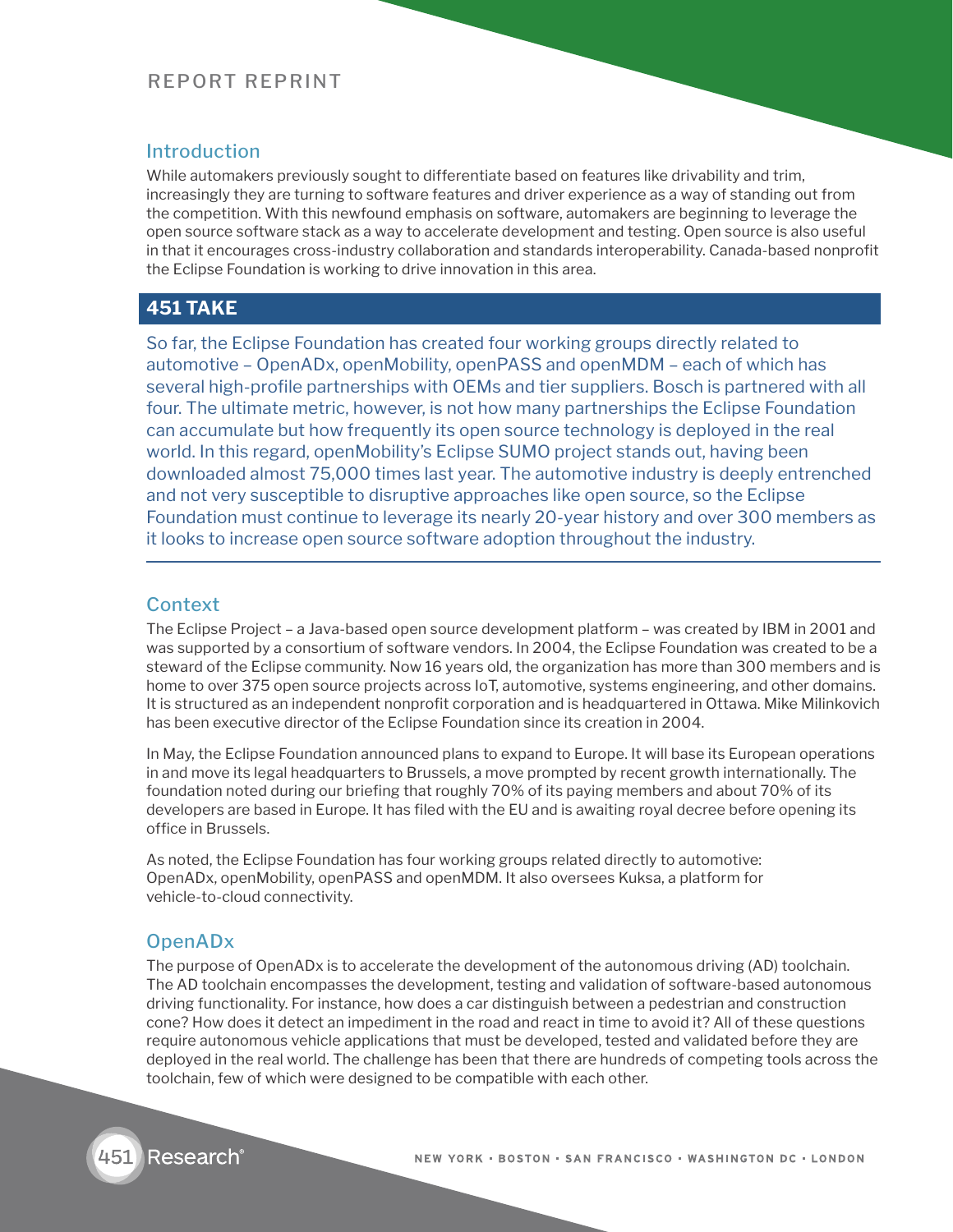The OpenADx working group was formed to make the AD toolchain more accessible by enhancing integration capabilities and creating an industry-wide reference architecture. One of OpenADx's initial projects, Cloe, is a closed-loop simulation kit for testing autonomous driving software components. OpenADx is also working on a project called iceoryx, an initiative to address the large (and increasing) data transfer requirements in vehicles.

The working group has several notable members. Along with Bosch and Microsoft, which teamed up to start OpenADx in 2017, there is ADLINK, Continental, DENSO, IBM, Red Hat, Renesas, Samsung, Siemens and ZF.

#### openMobility

OpenMobility is the working group dedicated to fostering the development of mobility modeling technologies. Some of its common use cases include the simulation of ADAS systems, the prediction/ optimization of traffic flows, and the evaluation of new businesses like mobility as a service.

The working group's primary project is Eclipse SUMO (Simulation of Urban MObility), an open source multi-modal traffic simulation package that was created at the German Aerospace Center in Berlin 20 years ago. The software package allows developers to create a digital twin of a city for the purpose of modeling real-world traffic systems with motorized vehicles, public transportation, pedestrians and cyclists, as well as route finding and emission calculations. The biggest members of openMobility are AVL, Bosch, DLR, Fraunhofer and Vector.

In 2019, SUMO was downloaded 70,000-75,000 times worldwide. The US had the most downloads, followed by China, India and Germany. One interesting real-world use case is occurring at Oak Ridge National Laboratory, where researchers have set up a supercomputer to simulate the entire Dallas/Fort Worth International Airport. The models will help the researchers understand traffic patterns in the vicinity of the airport and be able to recommend improvements.

#### openPASS

in 2016, openPASS was created in response to the rise of advanced driver-assistance systems (ADAS). The goal was to create a platform capable of doing virtual simulations of ADAS so that it would be possible to assess the safety of these systems and their impact on traffic. The result of the working group is sim@openPASS. The current members of openPASS are BMW, Mercedes-Benz, Bosch, Toyota Europe, TÜV Süd and Volkswagen of America.

#### openMDM

The openMDM working group develops open source software to help manage the data produced by vehicle development tests – for instance, tests of ADAS, powertrain, crash safety and pedestrian protection systems. Given the quantity and variety of automotive test data, developers at OEMs, tier one suppliers and tool vendors increasingly need measured data management systems. Such systems are key to managing data across dozens of car models and can speed up development cycles and product validation. To address this, openMDM offers a toolkit that allows developers to compose applications for measured data management systems.

## Eclipse Kuksa

Kuksa is the Eclipse Foundation's open source development ecosystem for connecting vehicles to the cloud. The ecosystem offers an in-vehicle platform, a cloud back-end platform, and an app development IDE for the development of new functionalities. V2X scenarios, vehicle maintenance, security, and over-the-air updates are all within the scope of Kuksa.